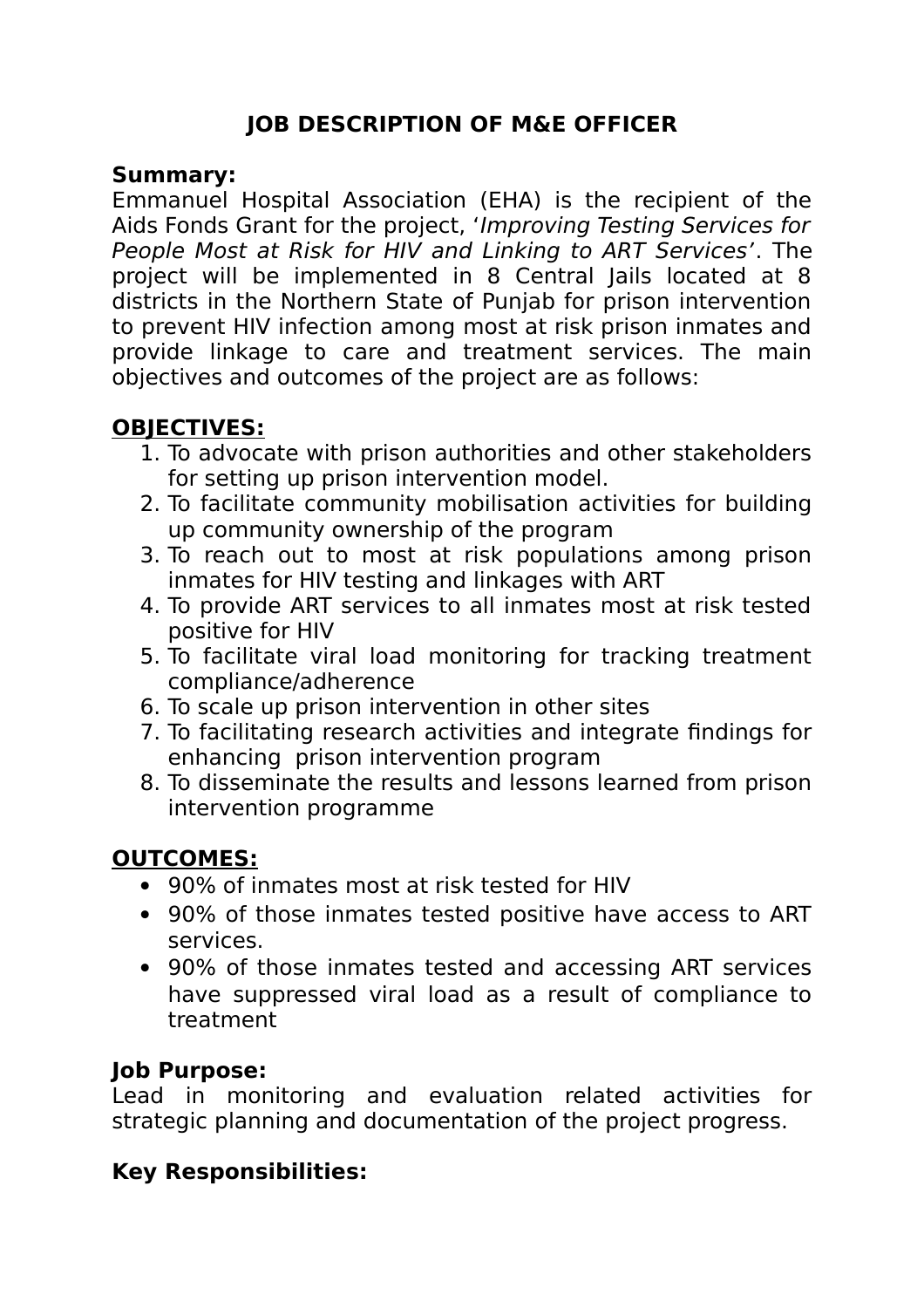### **1. Project data management**

- Ensure M&E indicators for the project are uniformly communicated to all project staff including concerned prison and TI officers/staff.
- Assist in developing data collection tools and formats that are closely aligned to existing government formats (at ICTC/ART centres).
- Verify all the MIS related documents submitted by PIP staff and make it audit ready.
- Ensure line listing of all the HRG inmates who are on ART to help supplement research study on treatment adherence.
- Ensure correct data is captured at the state level and that monthly reports are received on time from all the implementation sites.
- Assist in conducting research as and when needed.
- Compile M&E data and prepare monthly report for submission to PMU and key stakeholders (SACS M&E Officer/Prison Warden/etc).
- Coordinate, follow up and feedback with ICTC/ART/CD4 laboratory for data management (verification, safe storing and analysis of project related data).
- Develop data sharing protocol in consultation with Aids Fonds Officer, SACS and Prison authorities.
- Provide training to the state team on M&E especially to Counsellor, Peer Leaders and Peer Educators on indicators and data collection.
- Provide monthly assessment of project activities to State Program Coordinator.
- Assist the State Program Coordinator in other activities as and when required.

# **Person Specification:**

### **Required experience/skills/qualities:**

- Bachelor's/Master's degree in social sciences, health or development field (or equivalent)
- At least 3 to 5 years of relevant project M&E experience in the health or development sectors.
- At least 2 years' experience of working in HIV related prevention, care and support program among high risk groups, will be preferred